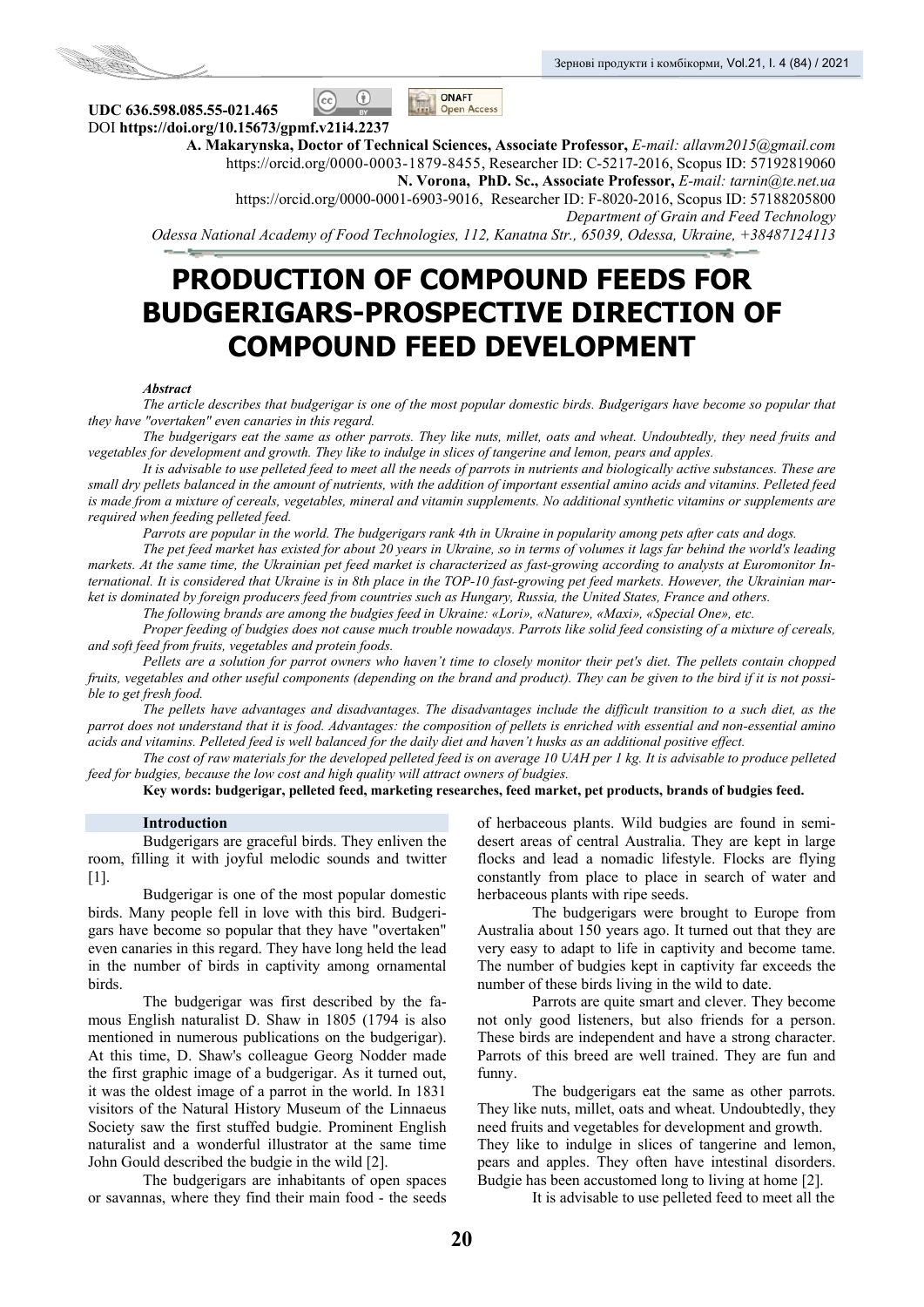needs of parrots in nutrients and biologically active substances. These are small dry pellets balanced in the amount of nutrients, with the addition of important essential amino acids and vitamins. Pelleted feed is made from a mixture of cereals, vegetables, mineral and vitamin supplements. No additional synthetic vitamins or supplements are required when feeding pelleted feed.

# **Purpose and objectives of the analysis**

The purpose of the study was to substantiate the feasibility of production of feed for budgies, marketing research and analysis of the feed market for parrots.

#### **Results and its discussion**

As a rule, the owners of parrots are very careful about feeding, because these small and tender birds can:

1) be poisoned by food "from the table";

2) be poisoned in case of use of poor-quality forage;

3) die from the wrong diet. Therefore, we can conclude that the production of feed for parrots is relevant.

 Parrots are popular in the world, as evidenced by Fig. 1.



**Fig. 1. Keeping parrots in different countries [3]** 



**Fig. 2. Structure of domestic animal species in Ukraine, %** 

The budgerigars rank 4th in Ukraine in popularity among pets after cats and dogs (Fig. 2).

The pet feed market has existed for about 20 years in Ukraine, so in terms of volumes it lags far behind the world's leading markets. At the same time, the Ukrainian pet feed market is characterized as fastgrowing according to analysts at Euromonitor International. It is considered that Ukraine is in 8th place in the TOP-10 fast-growing pet feed markets. However, the Ukrainian market is dominated by foreign producers feed from countries such as Hungary, Russia, the United States, France and others. The company «Kormotech» was founded in Ukraine only in 2003. Today it has become a leading domestic pet feed producer, entering the TOP-50 largest European producers. «Kormotech» has significantly increased production, increasing its portfolio to 350 positions and exporting its products to 18 countries. «Kormotech's» brands occupy a leading position among producers in the field of animal feed production in Ukraine today (Fig. 3) [4].

The following brands are among the budgies feed in Ukraine: «Lori», «Nature», «Maxi», «Special One», etc.

«Lori» was founded on December 17, 1993. The history of the company began with the opening of the first private pet store in Rivne. Private veterinary clinic was opened shortly after the opening of the pet store. Then the idea of own production of animal goods appeared.

The pet products production was quite exotic in Ukraine during the founding of the company. The name «Lori» refers to both primates and birds. This is quite symbolic, because all the years of its existence the company works closely with the Rivne Zoo. Many of the company's products are developed through this interaction and are used to feed the inhabitants of the zoo.

«Lori» strives to constantly improve, not stop there and implement ideas to improve its range. Development of new products and maintenance of high quality standards of the existing one takes into account the recommendations of professional specialists in the relevant fields.

> Crops was the first product that the company started to produce. «Flint» budgies feed is the flagship of production, it was one of the first in the Ukrainian market. Currently, a wide range of grain feeds, well known in the zoo for over 20 years, allows you to choose feed for different domestic species of birds and rodents. The quality of raw materials is carefully controlled and meets high quality standards due to selected grain from environmentally friendly areas of Ukraine. The production uses advanced technologies: automatic packaging, sublimation of fruits and vegetables, and unique types of packaging allow you to easily and conveniently view the contents of the package.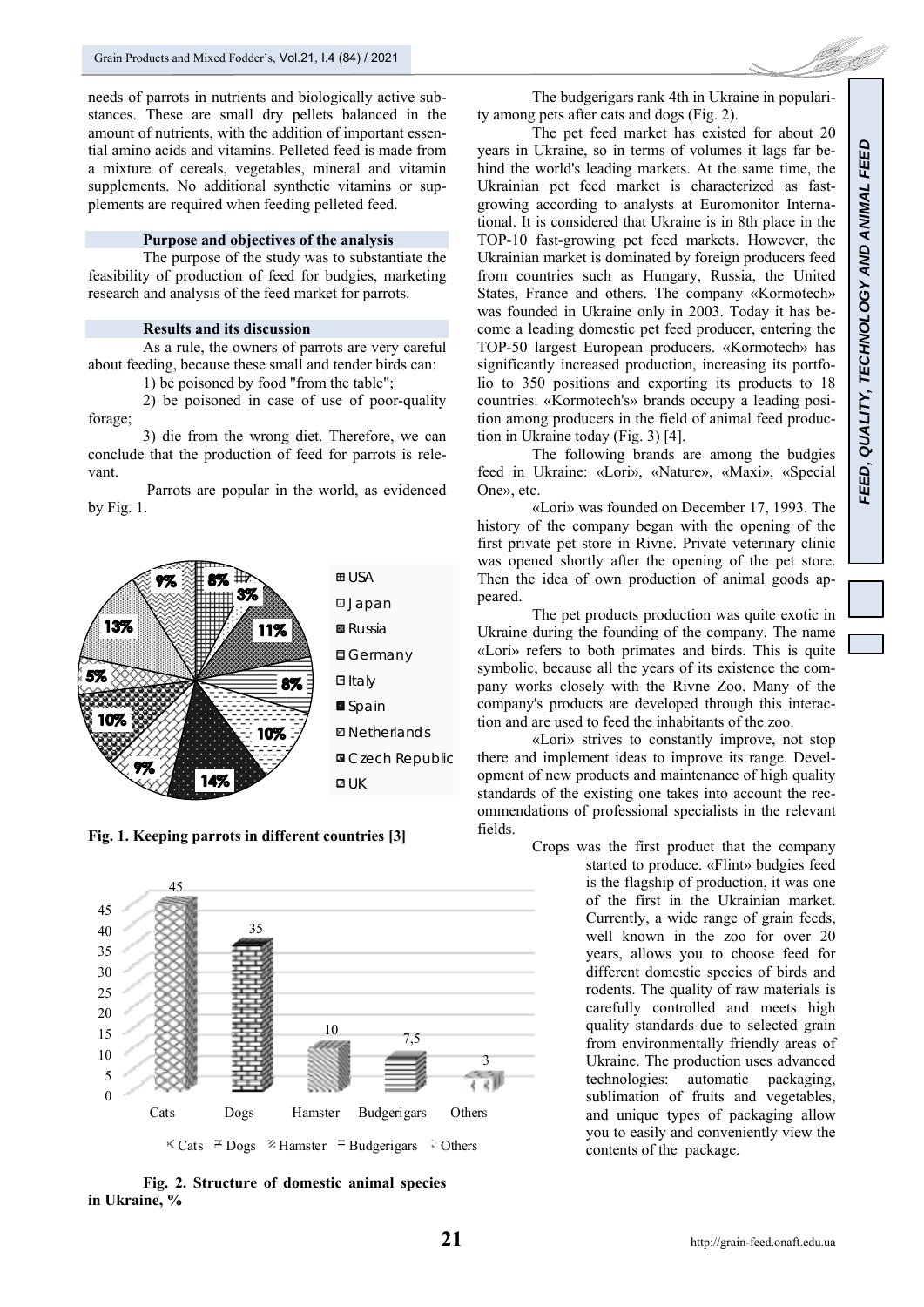

### **Fig. 3. The animal feed market division by producers in Ukraine**

«Lori» products can be seen on store shelves around the world: Poland, the Czech Republic, Germany, Belarus, Moldova, Georgia. «Lori» strives to produce only high quality products and to control all stages of production processes. «Lori» sets itself the task of further development, introduction of advanced technologies, implementation of original ideas, which ultimately leads to the emergence of new, competitive products in the Ukrainian market and far beyond [5].

Trademark «Nature» [6] was created and registered by the company «Suzіr'ja». The «Nature» brand has been one of the largest producers of pet products in Ukraine for more than 20 years. In 2019, the company became the first pet feed producer in Ukraine to be audited for compliance with the requirements of the international standard ISO 22000: 2018 and received a certificate.

«Nature» products are popular in the domestic market of pet products and are exported to 7 countries in Europe and Asia. Every year the company takes part in international exhibitions and expands its range.

The following brands are among the budgies feed importers in Ukraine: «VITAPOL», «Versele Nutrition Group», «Vitakraft» and others.

Trademark «VITAPOL» [4]

«Hobby» is one of the largest zoological companies in Poland. The well-known pet feed producer enjoys great recognition and popularity under the «VITA-POL» brand and has been operating on the Polish market since 1992. The company is a representative of European leading companies in the field of zoology and aquaristics in Poland for many years.

# «Versele Nutrition Group» [7]

Today «Versele Nutrition Group» produces animal feed and has an annual turnover of 430 million euros. The third generation of the «Versele» family has a staff of almost 900 employees in the company's various branches in Belgium and abroad. «Versele Nutrition Group» works internationally in two main areas. First of all the group produces high-quality industrial feed. These<br>livestock products are distributed under the livestock products are distributed under the «QUARTES» brand in the domestic market, represented

by Belgium, the southern part of the Netherlands and northern France. The second activity of the group is presented under the brand name «Versele-Laga». These include feed, related products, pet care products and treats for small pets.

«Vitakraft» [8]

Today «Vitakraft» is one of the largest manufacturers of pet products. The company has subsidiaries in Switzerland, Belgium, Austria, France, the United States, the Netherlands, the United Kingdom, Italy, Asia and Spain. Brand philosophy and the main task of «Vitakraft» is the health of pets. Manufacturers strive to optimize the range of their products to ensure proper feeding and care of pets.

Benefits of the brand:

1. High quality products that contain natural products. The quality of «Vitakraft» products is confirmed by monthly veterinary tests.

2. The «Color difference» concept. Products of each animals category have the packing color: yellow packing - goods for birds, green - for rodents, orange for dogs, crimson - for cats. Buyers can easily find goods for the necessary group of animals.

3. Packaging design. «Vitakraft» makes the packaging of its products bright and colorful.

4. Soft packaging prevents the ingress of insects and ensures the freshness of products.

5. Wide range of goods.

The diet of budgies should be varied and balanced for the full development, health support and rapid recovery after molting. Proper feeding of budgies does not cause much trouble nowadays. Parrots like solid feed consisting of a mixture of cereals, and soft feed from fruits, vegetables and protein foods. Cereal mixtures for budgies are bought ready-made or mixed at home.

The parrots feed from pet stores can be a worthy alternative or supplement to natural food. They are usually cereals, sticks and crackers that parrots eat. You should pay attention to the manufacture date of the product and the presence in the feed of various dyes and additives buying the parrots feed [9].

Pellets are a solution for parrot owners who haven't time to closely monitor their pet's diet. The pellets contain chopped fruits, vegetables and other useful components (depending on the brand and product). They can be given to the bird if it is not possible to get fresh food.

The pellets have advantages and disadvantages. The disadvantages include the difficult transition to a such diet, as the parrot does not understand that it is food. Advantages: the composition of pellets is enriched with essential and non-essential amino acids and vitamins. Pelleted feed is well balanced for the daily diet and haven't husks as an additional positive effect.

All diets for exotic birds are still under development and pelleted feed is no exception. Scientists around the world are arguing about the effect of such feed on parrots. Parrots are critics of the quality, nutrition and taste of their feed. They don't happily consume the usual feed mixture after tasting the pellet once. It has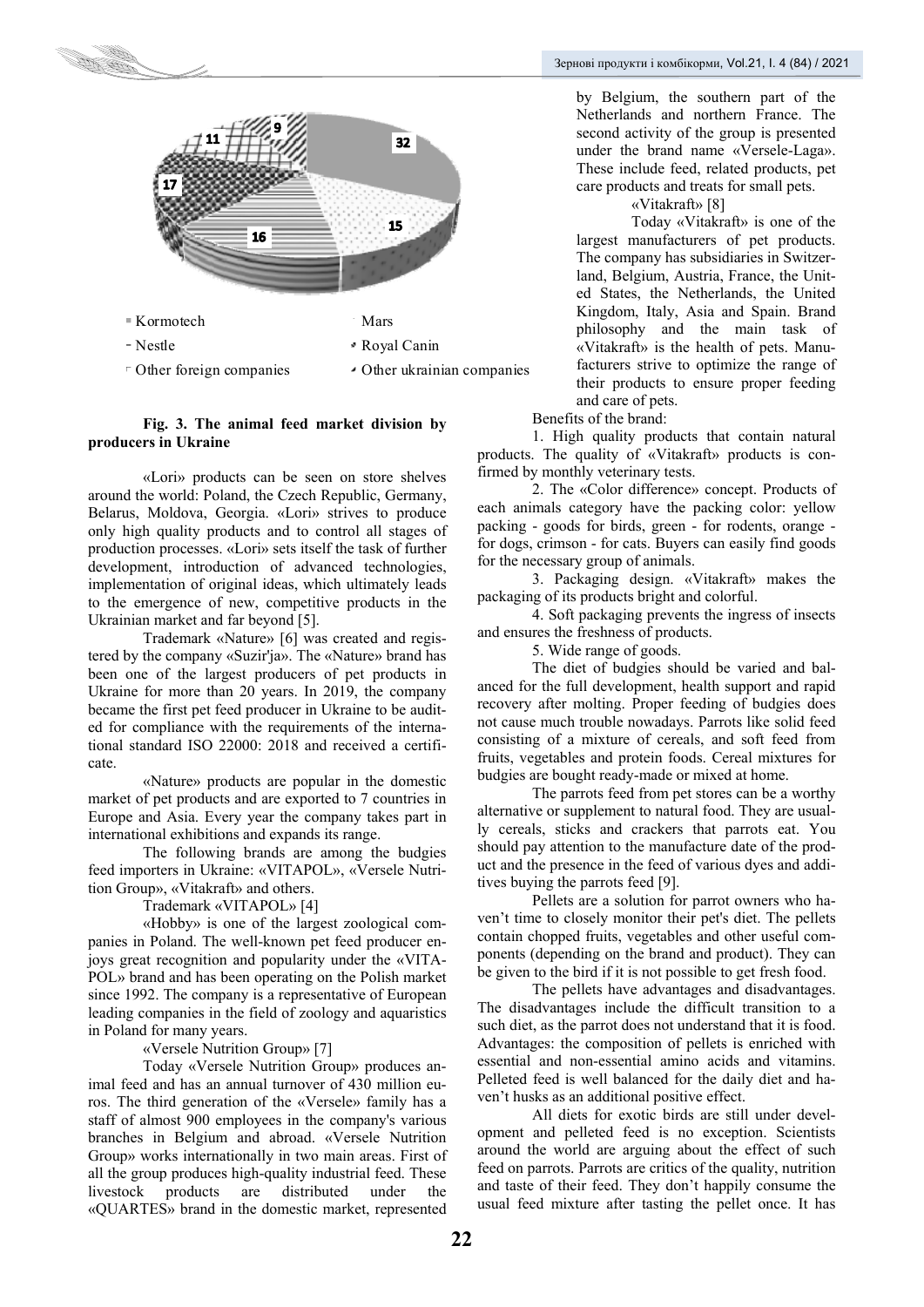been proven that pellets have a good effect on the parrot's body. There are much more nutrients, vitamins and microcomponents in the compressed feed for the good development of the parrot's body.

Pelleted feed is not a new product, but it is not common in Ukraine. This feed is widespread in America and is rapidly gaining popularity in Europe for over 20 years. Americans are confident in the composition and quality of this feed. Besides the pellets don't leave a husk so no dust is formed. [10, 11]

«Versele-Laga NutriBird B14 Maintenance» is officially represented in Ukraine. The price of such feed does not correspond to the wallet of Ukrainians, because for 800 g of feed you have to pay 272 UAH, while producers of grain mixtures in Ukraine put a price tag on their goods only within 50 UAH per 1 kg.

#### **Conclusions**

The relevance of the study and the volume of pelleted feed production for budgies are substantiated based on marketing researches. The structure of domestic animal species in Ukraine was analyzed. The animal feed market division by producers in Ukraine was determined.

The cost of raw materials for the developed pelleted feed is on average 10 UAH per 1 kg. We believe that it is advisable to produce pelleted feed for budgies, because the low cost and high quality will attract owners of budgies.

#### *REFERENCES*

- *1. Mikhaylov U. Z. Volnistie papuhai: monohrafiya. Moskva: "Yunves", 1999. 73 s.*
- *2. Referat ukrayins`koyu. Khvilyasti papuhi khto voni y zvidki z"yavilisya: [Veb-sayt]. Odesa, 2021. URL: http://bukvar.su/biologija/page,2,12531-Biologiya-volnistogo-popugaya.html (data zvernennya: 11.10.2021).*
- *3. Khvostatyy stradalets: kak zashchishchayutsya prava zhivotnykh: [Internet-portal]. Odesa, 2021. URL: https://pravo.ru/story/208605/ (data obrashcheniya: 23.08.2021).*
- *4. VIVChENNYa RINKU I FORMUVANNYa POPITU NA RINKU KORMIV DLYa DOMAShNIKh TVARIN: [Internetportal]. Odesa, 2021. URL: http://www.market-infr.od.ua/journals/2019/32\_2019\_ukr/33.pdf (data zvernennya: 15.06.2021).*
- *5. Pro nas: [Internet-portal]. Odesa, 2021. URL: https://lori.net.ua/uk/pro-nas/ (data zvernennya: 20.09.2021).*
- *6. TM «PRIRODA»: [Internet-portal]. Odesa, 2021. URL: https://priroda.ua/uk/content/1-pro-nas%20 (data zvernennya: 25.10.2021).*
- *7. Versele-Laga: [Internet-portal]. Odesa, 2021. URL: http://www.prostozoo.com.ua/spravochniki/zoobrendy/id/136 N (data zvernennya: 14.11.2021).*
- *8. Vitakraft: [Internet-portal]. Odesa, 2021. URL: http://www.prostozoo.com.ua/spravochniki/zoobrendy/id/137 (data zvernennya: 13.11.2021).*
- *9. Ptakhi krasa i vidpovidal`nist`! : [Internet-portal]. Odesa, 2021. URL: http://zoosvit.org.ua/storinka/ptahi-krasa-ividpovidalnist/ (data zvernennya: 16.10.2021).*
- *10. Korm dlya ptakhiv. Tonkoshchi hoduvannya domashn`oho papuhi : [Internet-portal]. Odesa, 2021. URL: https://petcenter.com.ua/blog/kormdlja-ptahiv-tonkoschi-goduvannja-domashnogo-papugi/ – (data zvernennya: 30.11.2021).*
- *11. ZuPreem FruitBlend Small Complete Food for Budgies : [Internet portal]. Odesa, 2021. URL: https://www.northernparrots.com/zupreem-fruitblendsmall-complete-food-for-budgies-prod571400a/ (viewed on: 18.09.2021).*  المؤت المدارسة والمتواصل المدارك والمتواصل متعاطف والمتواصل مستحلة والمساحد والمتواصل  $= -i$

#### **УДК 636.598.085.55-021.465**

**А.В. Макаринська, д-р техн. наук, доцент,** *E-mail: allavm2015@gmail.com* **Н.В. Ворона, канд. техн. наук, доцент** *E-mail: tarnin@te.net.ua Кафедра технології зерна і комбікормів Одеська національна академія харчових технологій, ул. Канатная, 112, м. Одеса, 65039, Україна*

# **КОМБІКОРМИ ДЛЯ ХВИЛЯСТИХ ПАПУГ-ПЕРСПЕКТИВНИЙ НАПРЯМОК РОЗВИТКУ КОМБІКОРМОВОЇ ГАЛУЗІ**

#### *Анотація*

*У статті зазначено, що хвилястий папуга є одним з найпопулярніших домашніх птахів. Хвилясті папуги стали настільки популярними, що в цьому плані «обігнали» навіть канарок.* 

Тдять хвилясті папужки, те саме, шо і інші папуги. Їм подобаються горіхи, просо, овес і пшениця. Без*сумнівно, їм потрібні для розвитку і зростання фрукти і овочі. Люблять ласувати часточками мандарина і лимона. Не відмовляються від груш і яблук.* 

*Для забезпечення усіх потреб папужок у поживних та біологічно активних речовинах доцільно використовувати гранульовані комбікорми. Це невеликі сухі гранули, склад яких збалансований за кількістю поживних речовин, з додаванням важливих незамінних амінокислот і вітамінів. Гранульований корм виготовляється з* суміші злакових, овочів, мінеральних і вітамінних добавок. При годуванні гранульованим кормом ніяких додат*кових синтетичних вітамінів або добавок не потрібно.* 

*Папуги популярні у світі. Хвилясті папуги посідають 4 місце в Україні за популярністю серед домашніх тварин після котів і собак.*